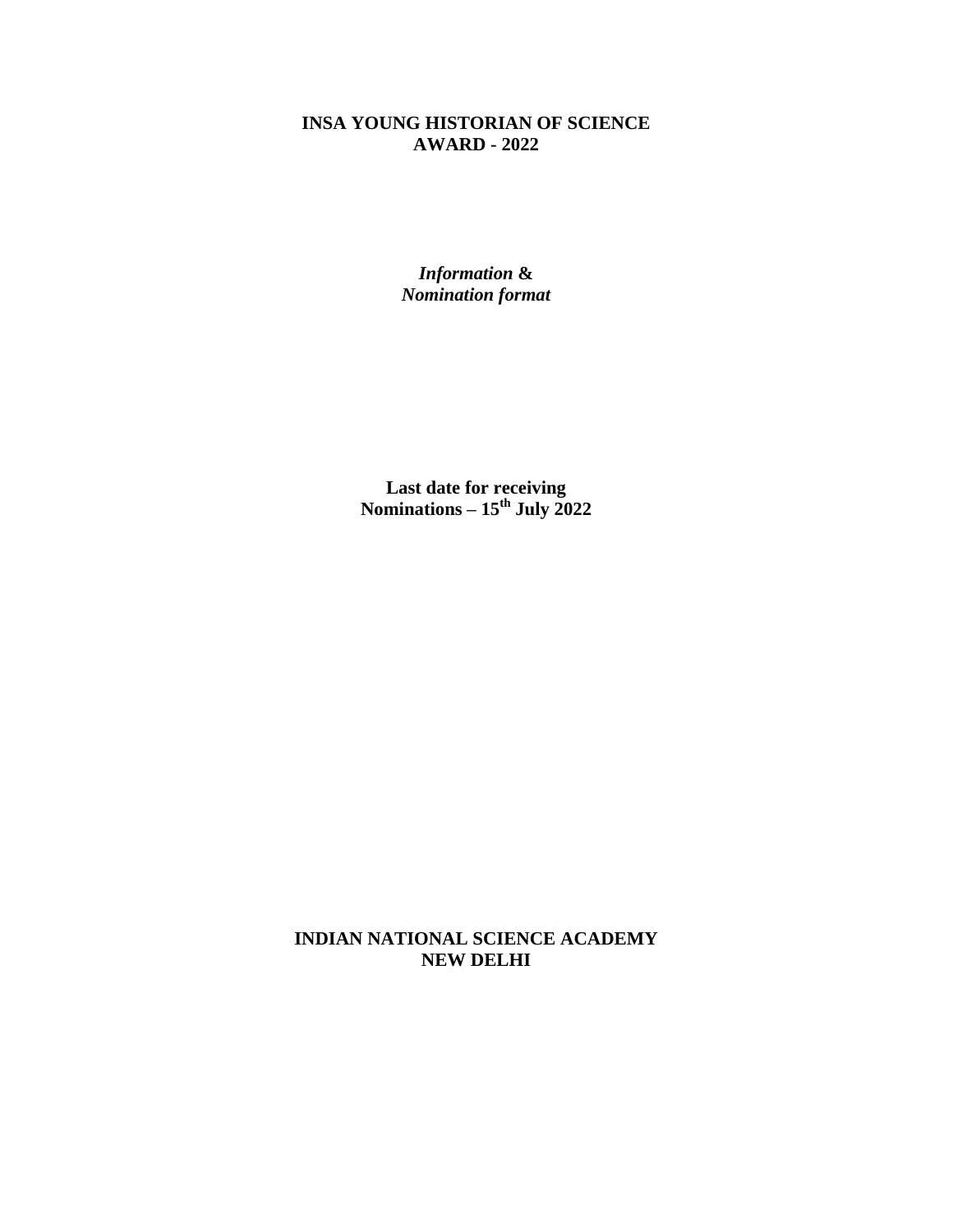#### **INFORMATION**

#### **SCOPE**

INSA Young Historian of Science Award has been instituted by the Indian National Science Academy and awarded annually are intended to Young Historians of Science in India in recognition of their outstanding contributions in any branch of History of Science coming within the purview of the Academy. The research carried out in India or abroad by the nominees will be taken into consideration for the award.

#### **NUMBER OF AWARD**

The number of award to be made in any year will be limited to maximum two.

#### **AGE LIMIT**

Any citizen of India, who has not attained the age of 40 years on December 31, of the year preceding the year of award, shall be eligible for the award. Only those born on or after 1 January, 1982 are eligible for consideration in the year 2022.

### **SELECTION PROCEDURE**

Candidates shortlisted by the Research Council will be invited to present their research work for consideration in Research Council and National Commission Meeting. The candidates thus called for the presentation are entitled for II AC return rail fare and local conveyance as applicable. Reimbursement will be made on production of tickets.

The evaluation and recommendation of the Research Council and National Commission are considered by the Council of the Academy which makes the final selection.

#### **PRESENTATION OF THE MEDAL**

The presentation of Medal to selected awardee will be made by the President, INSA during the Anniversary General Meeting of the Academy in December 2022. To receive the award, the awardee (alongwith spouse or one accompanying person) will be paid travel expenses to cover the actual II AC rail fare and local conveyance as applicable. Reimbursement will be made on production of tickets.

#### **CASH PRIZE AND RESEARCH GRANT**

Awardee will be presented a Medal, a certificate and cash prize of Rs.100000/-. The awardee may apply for support under the history of science research project programme of the Academy.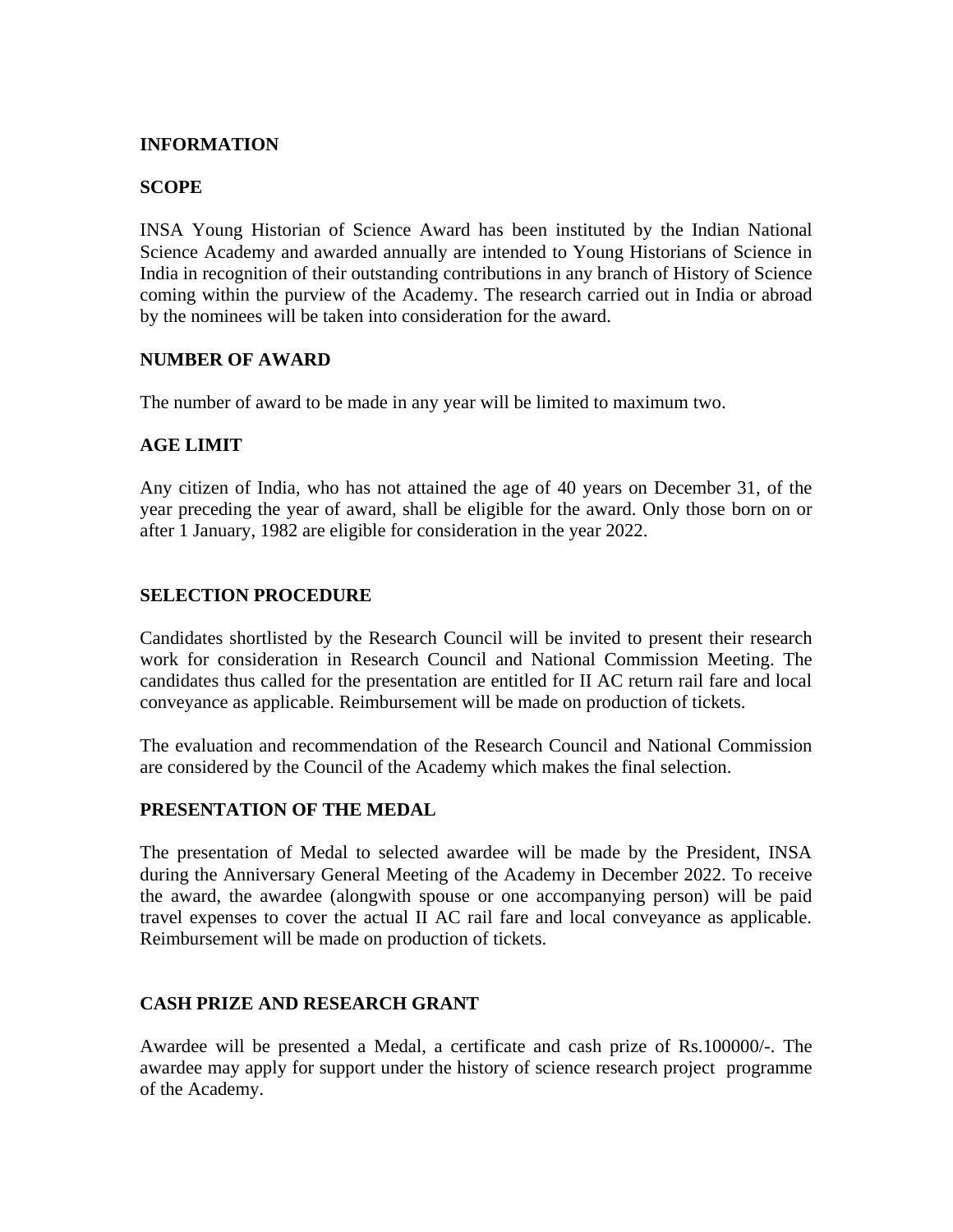#### **NOMINATION PROCEDURE**

Candidates may be nominated by Fellows of the Indian National Science Academy and other National Scientific Societies, Vice Chancellors of Universities and Heads of Research Institutions.

A nomination will remain valid for consideration for 3 years or the eligibility age whichever expires earlier. However, a fresh nomination (only once) can be made, if the nominee has not yet crossed the age bar. A nomination shall be made in the prescribed format (Annexure-I) along with all supporting documents. Nominations, one hard copy and a soft copy in MS-Word only (in a CD/ through e mail at [ijhs@insa.nic.in\)](mailto:ijhs@insa.nic.in) must reach the Executive Director, Indian National Science Academy, Bahadur Shah Zafar Marg, New Delhi – 110002 latest by  $15<sup>th</sup>$  July 2022. Nominations, which are not complete in all aspects or received after the due date, shall not be considered.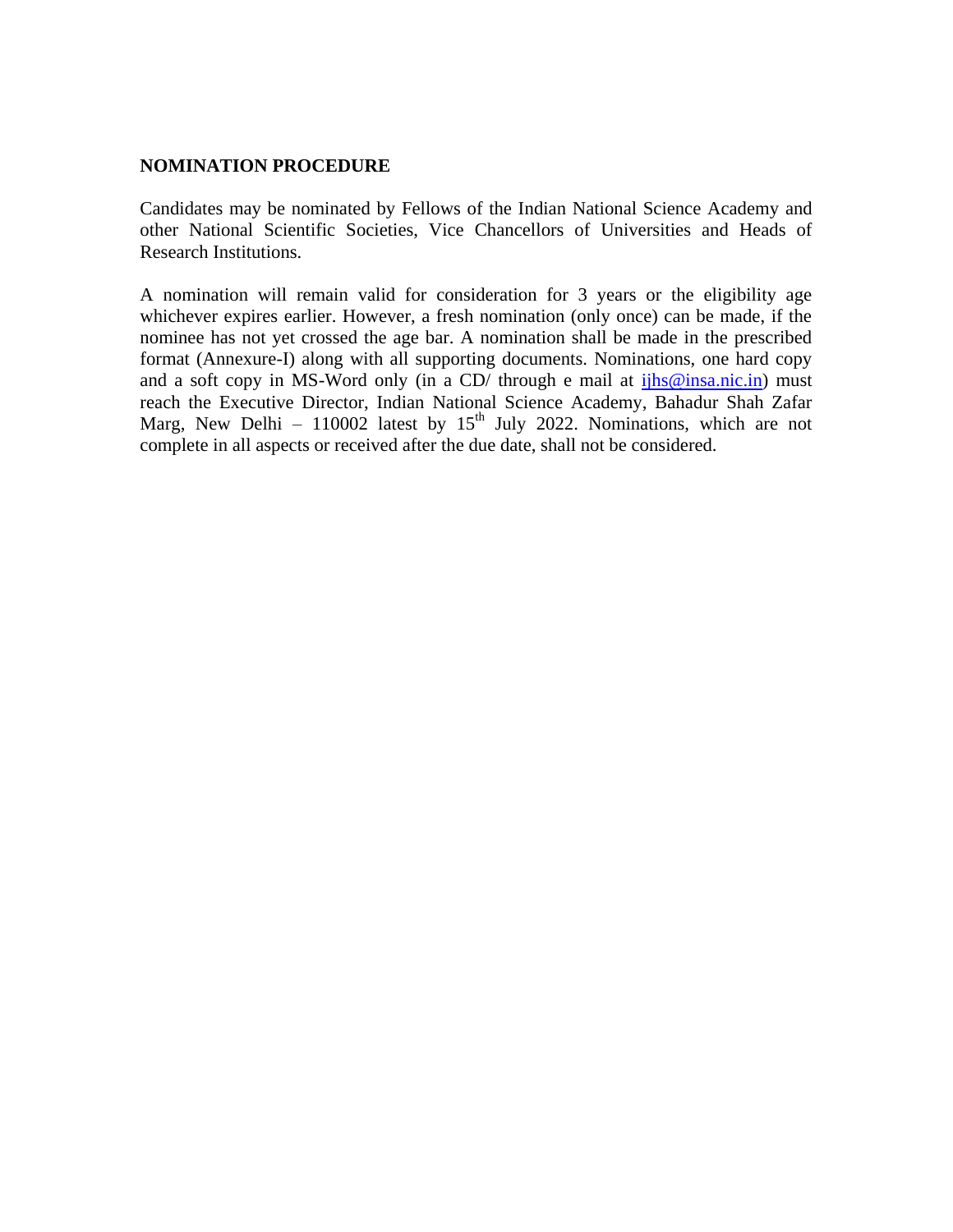#### *Annexure – I*

#### **Proforma for Nomination for INSA Young Historian of Science Award – 2022 (One Hard copy and a soft copy in MS-Word only to be submitted)**

1.Name \_\_\_\_\_\_\_\_\_\_\_\_\_\_ \_\_\_\_\_\_\_\_\_\_\_ \_\_\_\_\_\_\_\_\_\_\_\_\_ (in Block letters) Surname First name Middle Name

2. Present Institutional Address with Telephone, Fax and E-mail (Any change may be immediately informed.)

3. Address for Correspondence with Telephone (including Mobile No.), Fax and E mail.

4. Date of Birth  $\frac{1}{2}$  and  $\frac{1}{2}$  and  $\frac{1}{2}$  and  $\frac{1}{2}$  and  $\frac{1}{2}$  and  $\frac{1}{2}$  and  $\frac{1}{2}$  and  $\frac{1}{2}$  and  $\frac{1}{2}$  and  $\frac{1}{2}$  and  $\frac{1}{2}$  and  $\frac{1}{2}$  and  $\frac{1}{2}$  and  $\frac{1}{2}$  and  $\frac{1}{2}$ 

dd mm yyyy

Age : \_\_\_\_\_\_\_\_\_\_\_\_\_ Years \_\_\_\_\_\_\_\_ Months (as on  $31<sup>st</sup>$  December, 2021)

Enclose only one copy of certificate of the age duly attested by Gazetted Officer/Head of Institution.

5. Academic Qualifications (beginning with the Bachelor's Degree)

6. Details of Employment and Nature of Duties

7. Awards and/or other recognitions received (if any)

8. Field of Specialization